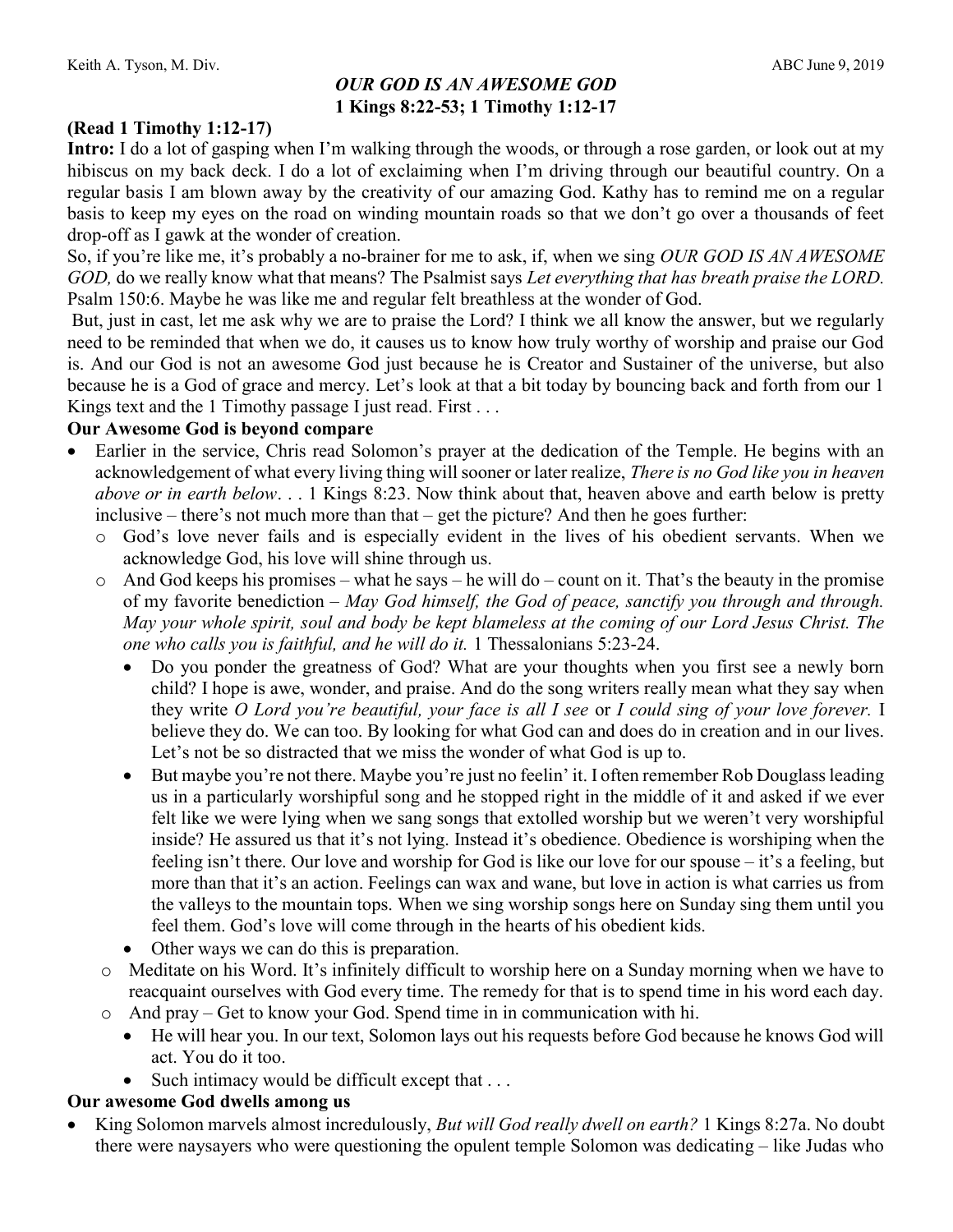questioned Mary's extravagant gift of anointing Jesus with wildly expensive perfume. But, even he was having trouble with it himself as he answers his own question with, The heavens, even the highest heaven, cannot contain you. How much less the temple I have built! 1 Kings 8:27b.

- $\bullet$  Yet God *did* dwell in that place not because he had to, but because he wanted to. And He dwells with us too. Because he wants to! That's why he came to live and walk among us. Paul refers to that in the 1 Timothy passage I just read a bit ago where he says, Christ Jesus came into the world to save sinners ... 1 Timothy 1:15b. And when he had saved sinners he sent his Holy Spirit on the Day of Pentecost, which by the way, IS TODAY! God dwells among us by his Spirit. He is present among us as he promised. He keeps his promises.
- And here is another promise, back to Solomon . . .

## Our awesome God overlooks our past

- In verses 31-34, Solomon cries out for justice, he cries out for relief when hardship strikes, he asks for protection from enemies, but most of all Solomon desires forgiveness. He knows himself and, and even though he's king and known to be the wisest man who ever lived, he more than anyone, knows his own failings and weaknesses and he knows that he's no different from every other human being. Solomon knows we need to be forgiven. He wouldn't ask if he knew it was futile, and Solomon knows something about this awesome God: he knows that God is a forgiving God and so he requests God's assistance both now and in the future. In a way he is saying, Lord, we're going to fail you, get ready; we're going to need forgiveness.
- Paul knew this too he experienced God's forgiveness and then his appointment to ministry even though he ... was once a blasphemer and a persecutor and a violent man 1 Timothy 1:13, so much so that he considered himself the worst sinner (v 15). But God used him in ministry because he overlooks our past when we confess it and repent of it. That's the key – repentance. After all, what good would our repentance be if we just repeat our sin? We need to do our part.

 $\bullet$  But this is only possible because ...

### Our awesome God is abundant in grace

- Of course Solomon knew this he knew the history of the people of Israel. He knew the cycle of obedience – failure – bondage – repentance – forgiveness – obedience that his people had lived through and he knew his own limitations.
- But it doesn't have to be a continuing cycle! Jesus came so that we can have victory and it available because of his abundant grace. Paul tells us it was *poured out on us*. (1 Timothy 1:14). Here's the point: don't take that free and abundant grace for granted, apply it to living for and serving Christ as his ambassadors in a world that is locked in a cycle of despair and hopelessness.
- And finally, and fortunately for us . . .

## Our awesome God is unlimited in patience

- Solomon called upon God for future help because he knew God is patient. He knew God's forbearance in the past. He saw the immense blessing of the present and he was banking on the promise of the future. Listen to the blessing prayed over his people: Praise be to the Lord, who has given rest to his people Israel just as he promised. Not one word has failed of all the good promises he gave through his servant Moses. May the Lord our God be with us as he was with our ancestors; may he never leave us nor forsake us. May he turn our hearts to him, to walk in obedience to him and keep the commands, decrees and laws he gave our ancestors. And may these words of mine, which I have prayed before the Lord, be near to the Lord our God day and night, that he may uphold the cause of his servant and the cause of his people Israel according to each day's need, so that all the peoples of the earth may know that the Lord is God and that there is no other. And may your hearts be fully committed to the Lord our God, to live by his decrees and obey his commands, as at this time. 1 Kings 8:56-61
- And Paul knew God's patience firsthand even though he had been the most virulent persecutor of the church. And in gratefulness he proclaims, But for that very reason I was shown mercy so that in me, the worst of sinners, Christ Jesus might display his unlimited patience as an example for those who would believe on him and receive eternal life. 1 Timothy 1:16.